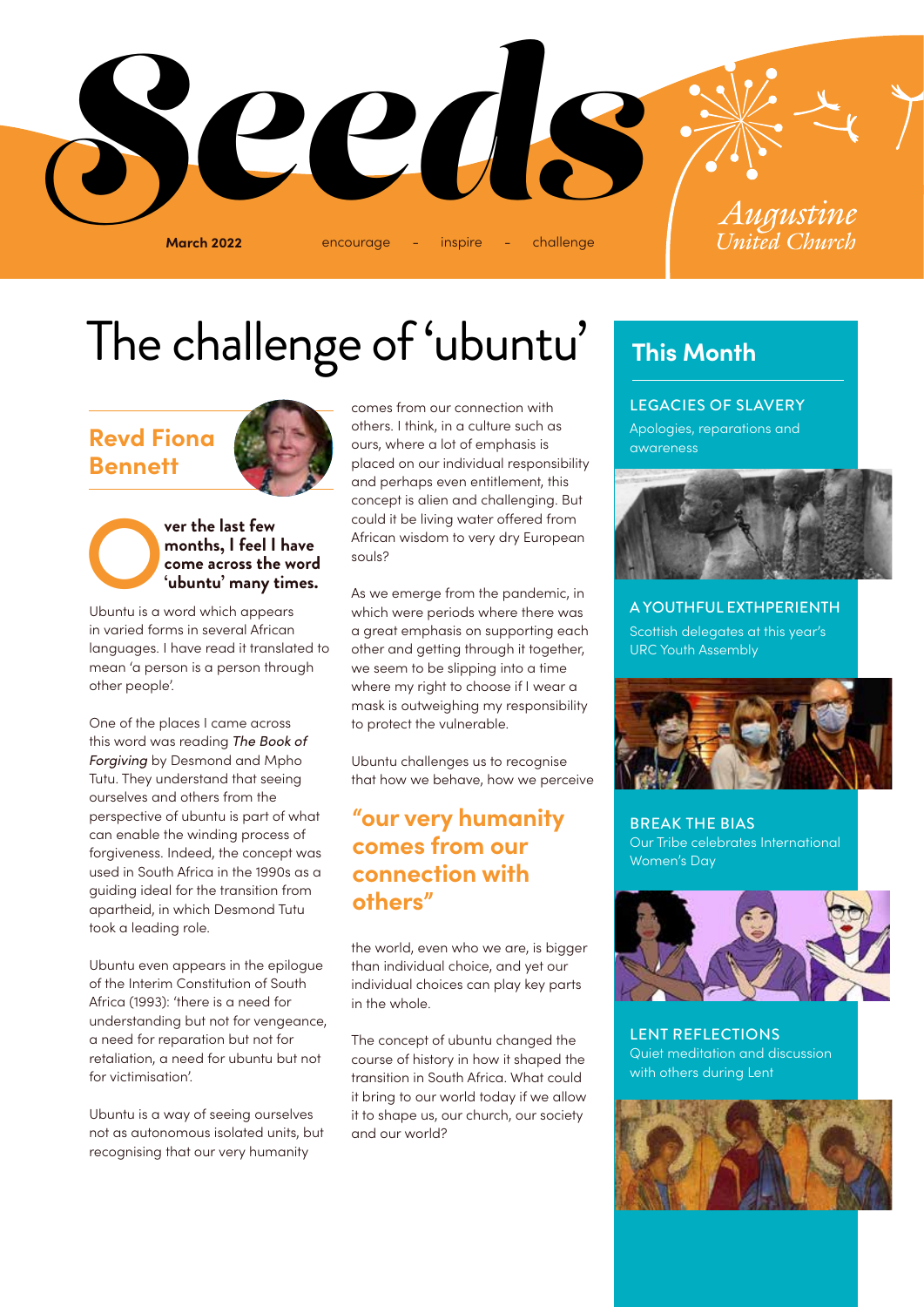



**Augustine United Church, George IV Bridge, Edinburgh, EH1 1EL 0131 220 1677 www.augustine.org.uk facebook.com/AugustineUnited Scottish Charity no. SC000385**

#### **CHURCH SECRETARY**

**Linda Harrison** secretary@augustine.org.uk or via the church office

#### **MINISTER**

**Revd Fiona Bennett** minister@augustine.org.uk 07552 162 717

#### **ASSOCIATE MINISTER**

**Revd Maxwell Reay** associateminister@augustine.org.uk 07957 543 359

#### **CHURCH CENTRE MANAGER**

**Rachel Fitzgerald** centre.manager@augustine.org.uk 0131 220 1677

**WEBSITE**

**Thomas McPolin** web.editor@augustine.org.uk

#### **FACEBOOK**

**Eilidh Carmichael** eilidh.carmichael@augustine.org.uk

#### **SEEDS EDITORIAL TEAM**

**Laurence Wareing and Denis Mallon** newsletter@augustine.org.uk

### **Getting Involved**

Within AUC there are Ministry Teams which are responsible for different areas of Church Life. If you would like to know more or get involved with one of these please email the contact person.

#### CENTRE, PROPERTY & FINANCE

**Ewen Harley**  treasurer@augustine.org.uk

#### **CHILDREN**

**Kirsty Murray** juniorchurch@augustine.org.uk

#### **COMMUNICATION**

**Denis Mallon** denis.mallon@augustine.org.uk

#### OUR TRIBE (LGBT MINISTRY)

**Revd Maxwell Reay** associateminister@augustine.org.uk

#### PEACE & JUSTICE

**Katrina Tweedie** katrina.tweedie@augustine.org.uk

#### PASTORAL & MENTAL HEALTH

**Sheila Storrier**  sheila.storrier@augustine.org.uk

#### **WORSHIP**

**Revd Fiona Bennett** minister@augustine.org.uk

#### YOUNG PEOPLE

**Matt Baines** youth@augustine.org.uk

#### SAFEGUARDING **COORDINATOR**

**Alex Peden** safeguarding@augustine.org.uk 07747 300897

#### VISITOR MINISTRY

**Thomas McPolin** thomas.mcpolin@augustine.org.uk To get involved volunteering within AUC or the local community:

#### AUC VOLUNTEERING

**Thomas McPolin**  thomas.mcpolin@augustine.org.uk

LOCAL COMMUNITY VOLUNTEERING

**Kathleen Ziffo** kathleen.ziffo@augustine.org.uk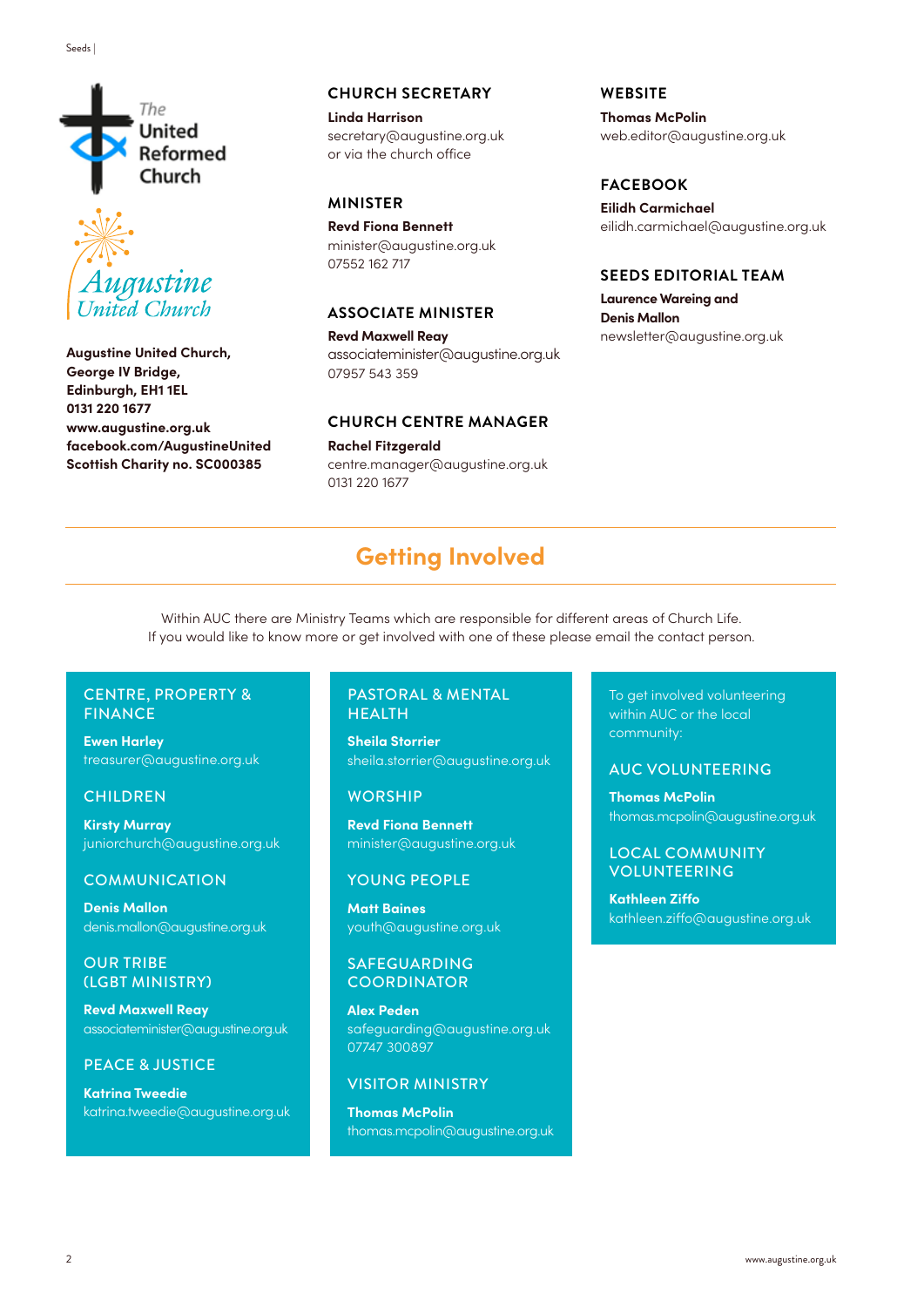## Local and Global

**News from the United Reformed Church**

#### BUY VICTORIA'S WOKE BOOK!

Congratulations to AUC member Victoria Turner who has a new book out, published by SCM Press. *Young, Woke and Christian: words from a missing generation* brings together young leaders and theologians from the Church's so-called 'missing generation' who argue that the



Church needs to wake up to injustices in British society.

The collection, edited by Victoria and with a prologue by formidable Black theologian Anthony Reddie, covers a wide range of themes, from climate change and racial inclusivity to peace-making, interfaith relations, and disability justice. It is described as a cry for the Church to ally with "'woke"' issues 'not because they are popular with youth, but because they are gospel issues'.

Available from SCM Press, the URC Book Shop, Waterstones, Eden, Blackwell's and more.

#### THE COST OF LIVING IN TEN MINUTES

Following a month where the energy price cap rose by 54%, interest rates

were lifted, and the Chancellor announced measures aiming to soften the blow, the Faith in Politics podcast focuses on what this means for our communities.

Matt and Paul, from the ecumenical Joint Public Issues Team, chat about the changes for just ten minutes. They put them in the longer-term context of poverty in the UK, and discuss how churches and Christians might want to respond.

Listen to the podcast at shorturl.at/ tEHOZ

#### 'FATHER OF MINDFULNESS' REMEMBERED

The influential Buddhist monk, Thich Nhat Hanh, has died aged 95. Often referred to as the 'father of mindfulness', he was exiled from Vietnam in the 1960s for opposing the war there, and persuaded Martin Luther King to speak out against the conflict.

Thich Nhat Hanh spent the following decades in France and established monasteries and meditation centres around the world, known as the Plum Village Tradition. A prolific poet and author, he was regarded as second only to the Dalai Lama in importance. For more about Thich Nhat Hanh, see 'Within her arms', p.11



#### CELEBRATE WITH THE URC

A bright and accessible book telling the story of the United Reformed Church and its activities through a big party has been created to help celebrate the denomination's 50th anniversary.

*Celebrate Together* is a lively, colourful all-age book picture book designed for families to share together, and is being made available free of charge for all members of the URC, and those connected with it.

Each page has a flap revealing more about the URC, which came into being on 5 October 1972, with insights into the life and work of the Church today. We have some copies at AUC (just ask at the office if you can't find them), or you can order your free copies through the URC Bookshop: shorturl. at/hnqtE



#### PRIDE RETURNS

And a date for your diary. . . The word is out. . . Pride is returning to Edinburgh's streets in all its queerly colourful wonderfulness!

It will take place on Saturday June 25 from 11:00 am to 11:30 pm. More details to follow, but plan on a parade, a festival, and partying.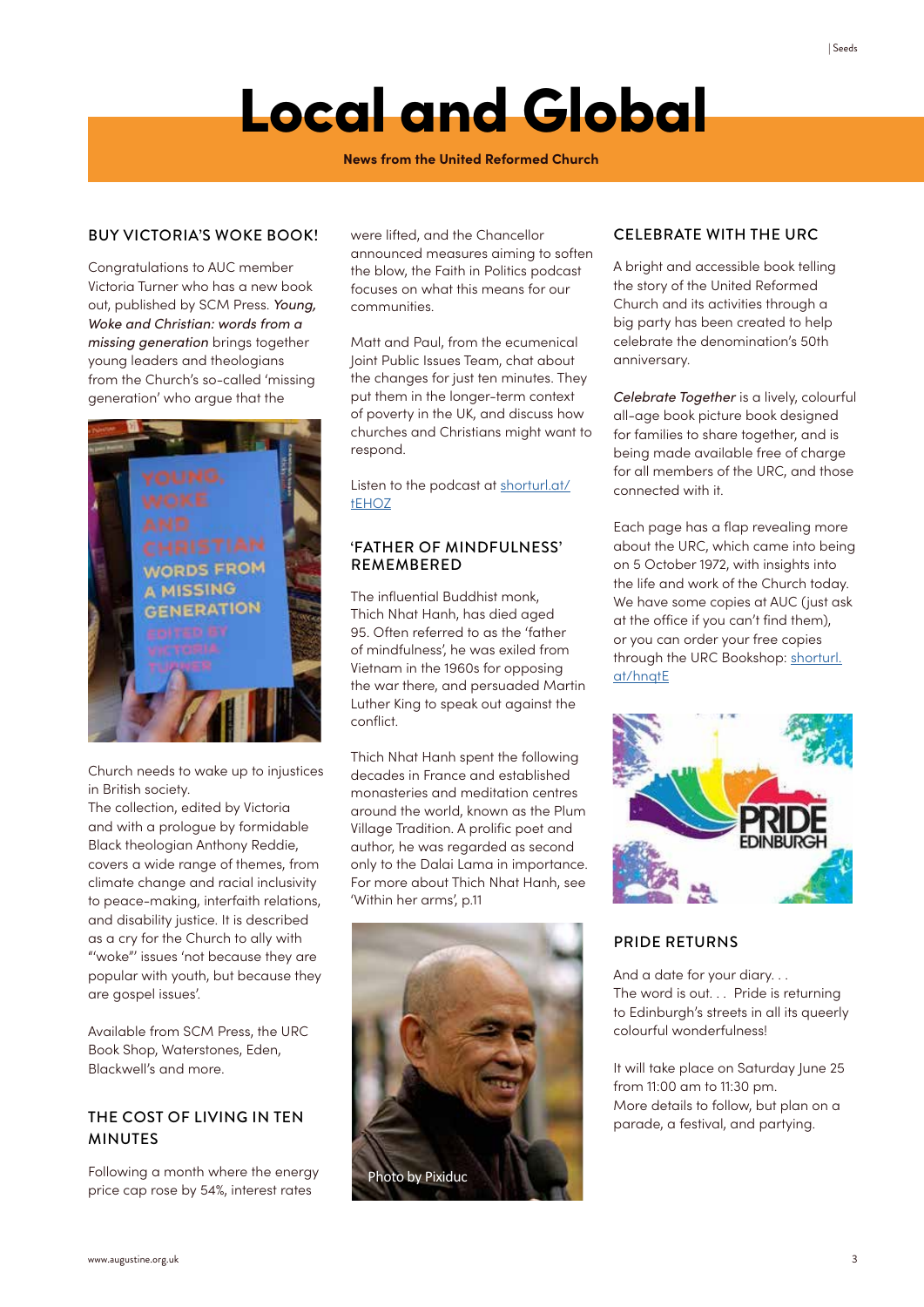## Our Tribe, breaking the bias

#### **14 The sext Our Tribe**<br> **14 The set on Thursday 3 March,**<br> **14 Triplem, Solution State Carol**<br> **14 Triplem State Carol**<br> **14 Triplem State Carol**<br> **14 Triplem State Carol**<br> **14 Triplem State Carol**<br> **14 Triplem State Caro he next Our Tribe online gathering will be on Thursday 3 March, 7.30pm, where Carol International Women's Day.**

The theme of this year's International Women's Day (8 March 2022) is 'Break the Bias'.

In Our Tribe we'll be considering some of the biases around what it means to be a woman. We'll be looking at the horizontal oppression experienced by LGBT+ women from their own gender and deciding what a truly inclusive Bias-busting International Women's Day might look like!



## A capital day out

**URC Youth Scotland is holding a Capital Day Out in Edinburgh on Saturday 19 March.**

#### oin TLC Youth and<br>others for a day of fun in<br>Scotland's capital city!<br>This event is open to all<br>young people / young adults (12 **oin TLC Youth and others for a day of fun in Scotland's capital city! This event is open to all – 25 years) who are connected to the URC Synod of Scotland.**

- Meet at Dynamic Earth at 10.45am for 11am start. (Individuals / groups to make their own travel arrangements to Dynamic Earth and home again at the end of the day.)
- Lunch at Augustine United Church (from local fish & chip shop) – 1.30pm approx.
- Ten Pin Bowling at Fountain Park finishing at approx. 4.30pm.

The Youth Executive will cover the cost of the activities, the lunch and the travel between the three venues. Booking and consent forms\* must be completed and returned by Saturday 12 March. For further details of venues / arrangements and for a booking pack, please contact Matt Baines at youth@augustine.org.uk.

\* Consent forms need only be completed by parents of 12 – 18-yearolds. Young adults, 18 – 25 years in age, need only complete a booking form.

## Bottle tops, stamps and glasses

**More on bottle tops and other items for recycling from Ian Rathjen.** 

### **lively discussion at the Wednesday Blether.**<br> **lively discussion at the Wednesday Blether. he article in last month's**  *Seeds* **on 'Any Old Bottle Tops' sparked a**

We recalled that at one time there were regular Sunday collections made of bottle tops, used postage stamps and unwanted glasses/cases. Doris Caldwell said that bottle tops are still being brought in and there are bags of them in the 'flower cupboard' at the back of the sanctuary.

Boxes for stamps and glasses are still in the opposite cupboard. It was felt that it might be time to resume bringing items in.

Are new volunteers wanted to deal with each of these collections? The people who originally dealt with them may still be willing to carry on but we were not sure who they were. Perhaps new volunteers would come forward to research suitable charitable recipients and arrange for donations to be taken or sent when amounts have built up. If you would be interested in dealing with any of these items, could you please contact the Church Secretary, Linda Harrison.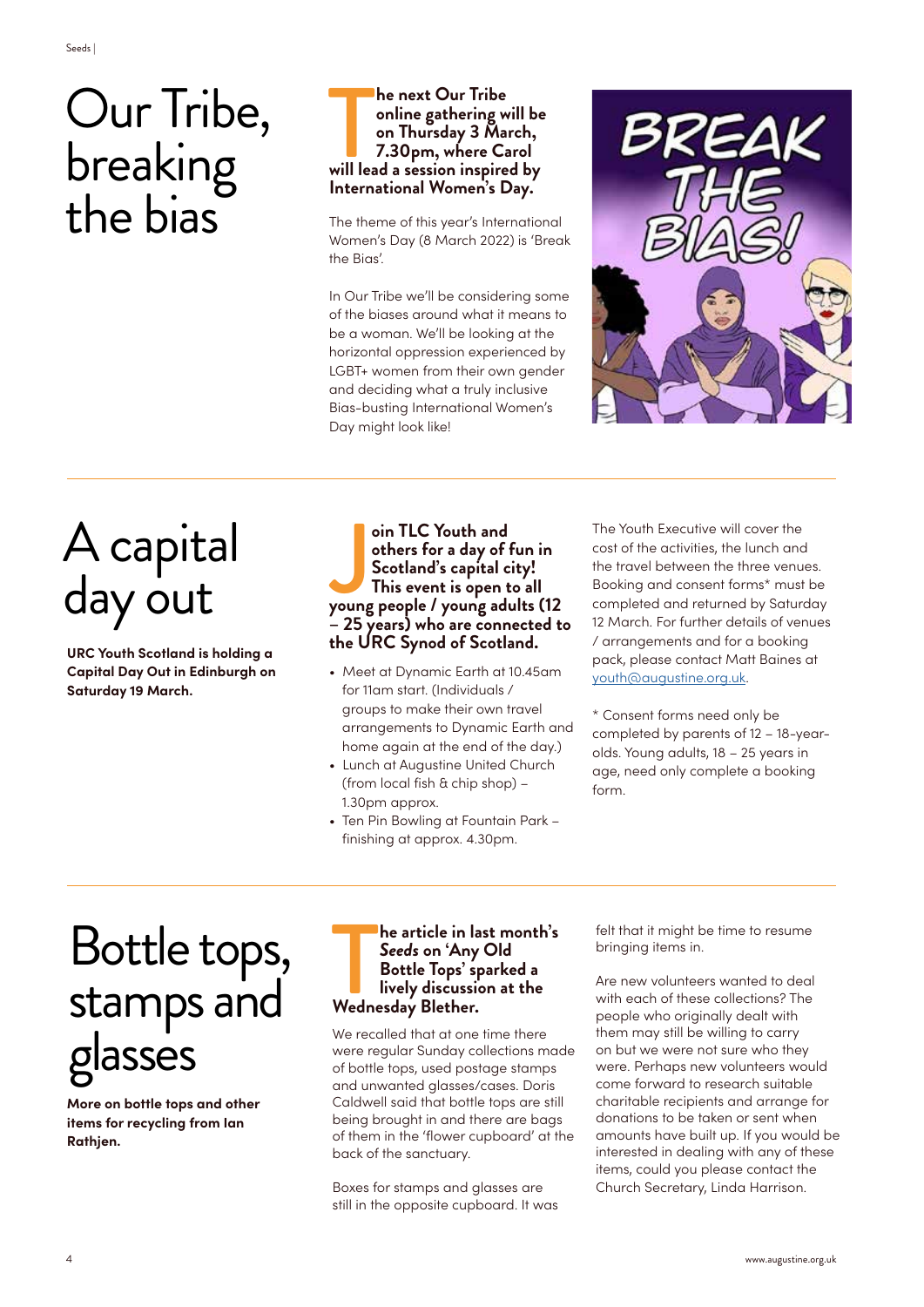**A range of opportunities are being made available to spend time in quiet reflection and discussion with others during Lent.**

#### A SEASON OF PILGRIMAGE

St Columba's by the Castle, one of AUC's ecumenical partners, is going to be running a Lent course on the theme of pilgrimage (6, 13, 20 & 27 March; 3 & 10 April). It will be based around relatively local Scottish destinations, scripture and our own experiences of journey.

The series is going to be on Zoom on Sunday nights, 7-8pm, and will be followed (for those who wish) by a short service of Compline.

We have been invited to join in. The Zoom details are available in AUC's regular Friday email.

#### FROM WILDERNESS TO GARDEN

Junior Church is bringing an outdoor 'Time for All Ages' to our worship during Lent. Susan Murray explains. 'This year in that time we are using material from "Sparkhouse" in which we journey from the Wilderness to a Garden, by building a garden from a tray of sand. The material is designed so families can do it over 12 stages as set out in 12 cards but we are adapting it somewhat.'



David Townsend is offering to run an online Lent Group using material produced by the Ignatian Spirituality Centre in Glasgow. David has done their training and would offer a weekly online group (probably early Sunday evenings starting 6 March) to share insights from the daily reflections,

> which are all available online.

Contact him direct at david.townsend@ augustine.org.uk, or the church office, if you are interested.

#### BOOK GROUP

For those currently joining David for the study on Julian of Norwich, the final session will take place on 7 March.

Following on from the Julian explorations, the group has discussed exploring *The Divine Dance* by Richard Rohr, beginning those sessions in May (16 May, continuing on the 1st and 3rd Mondays of each month).

As a 'bridge' between these two studies, David is offering a reflection on Rublev's *Icon of The Trinity* (pictured), on 4 April.

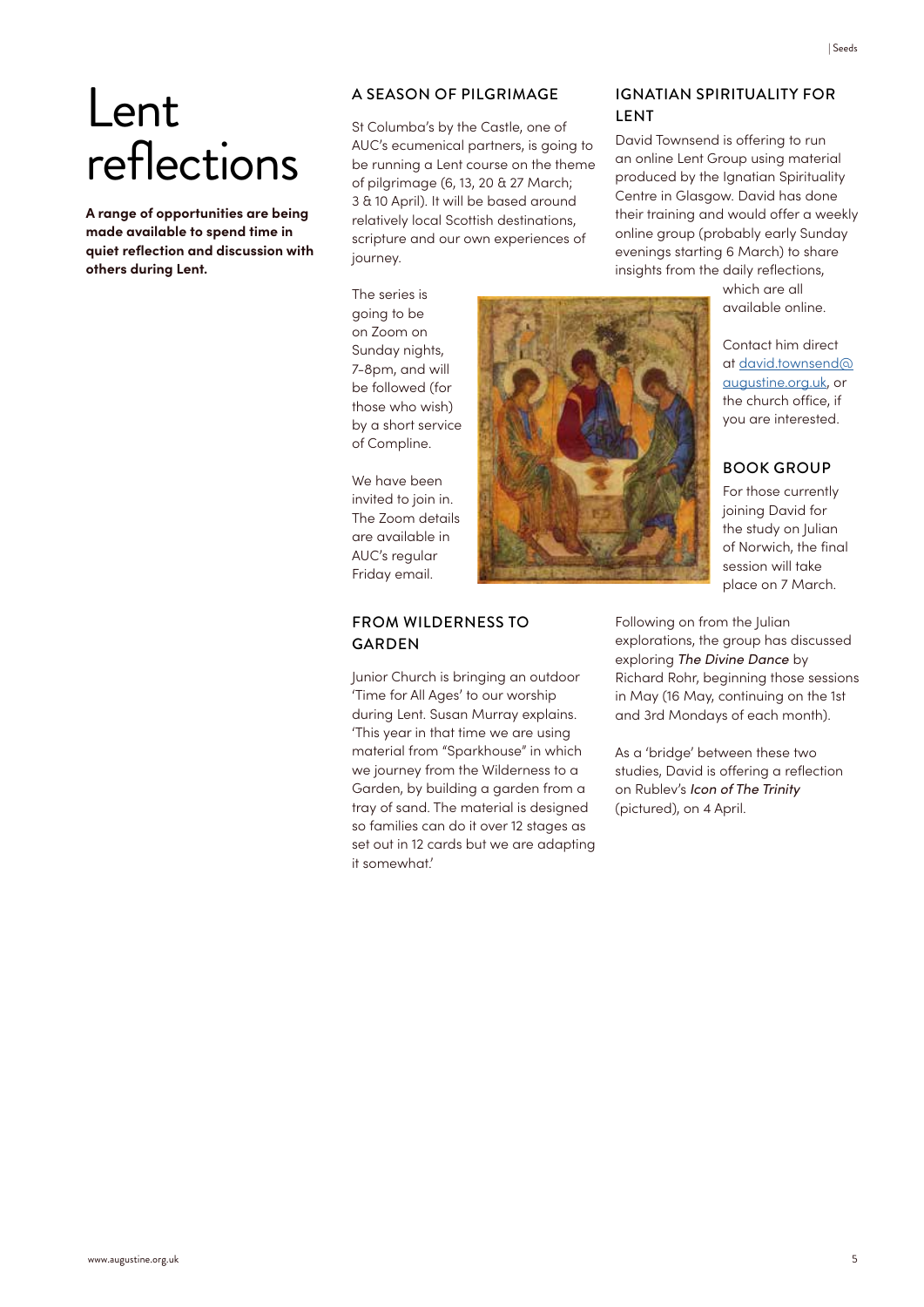## Apologies, reparations, awareness

HOW WE LIVE WITH THE LEGACIES OF SLAVERY

**On behalf of AUC's Justice & Peace Church Life Ministry Team, Kathleen Ziffo reports on the work of the URC's Legacy of Slavery Task Group.** 

#### **n November 2019 the URC**<br> **Global and Intercultural**<br>
Ministries set up a Task Grou<br>
to consider the involvement<br>
our churches and individuals in **n November 2019 the URC Global and Intercultural Ministries set up a Task Group to consider the involvement of the Transatlantic Slave Trade.**

They explored its past and current effects and what we might do to counter any perceived white privilege now.

This followed a 2017 Council for World Mission 'Legacy of Slavery' Project in which the URC was involved. The URC's own group is coordinating four 'hearings' in those four areas mainly involved in the Transatlantic Slave Trade: the UK, Ghana, Jamaica and the USA.

At our own recent Church Meeting, our minister played a video in which the URC's Secretary of Global and Intercultural Ministries, Karen Campbell (pictured right), told us about the work and findings so far. Since 2019 investigations and recommendations have taken place in three areas, though progress has been slowed by the Covid Pandemic.

### APOLOGY

Firstly it was recognised that (despite misgivings by some people that it might not be possible to apologise for something committed by antecedents) there should be Confession and sincere Apology for the movement of over 800,000 people across the Atlantic into slavery (for those who managed to survive the appalling sea

crossings). An apology should also be made for our continuing complicity in racial injustice to this day.

#### REPARATIONS

It might surprise and horrify you (it did me) that payments made in 1833 to slave owners for the loss of their 'property' – i.e. slaves – which

### **"there should be Confession and sincere Apology for slavery"**

'completely damaged' their trade amounted at the time to £20 million (valued today at £30 billion). This resulted in repayments of loans made

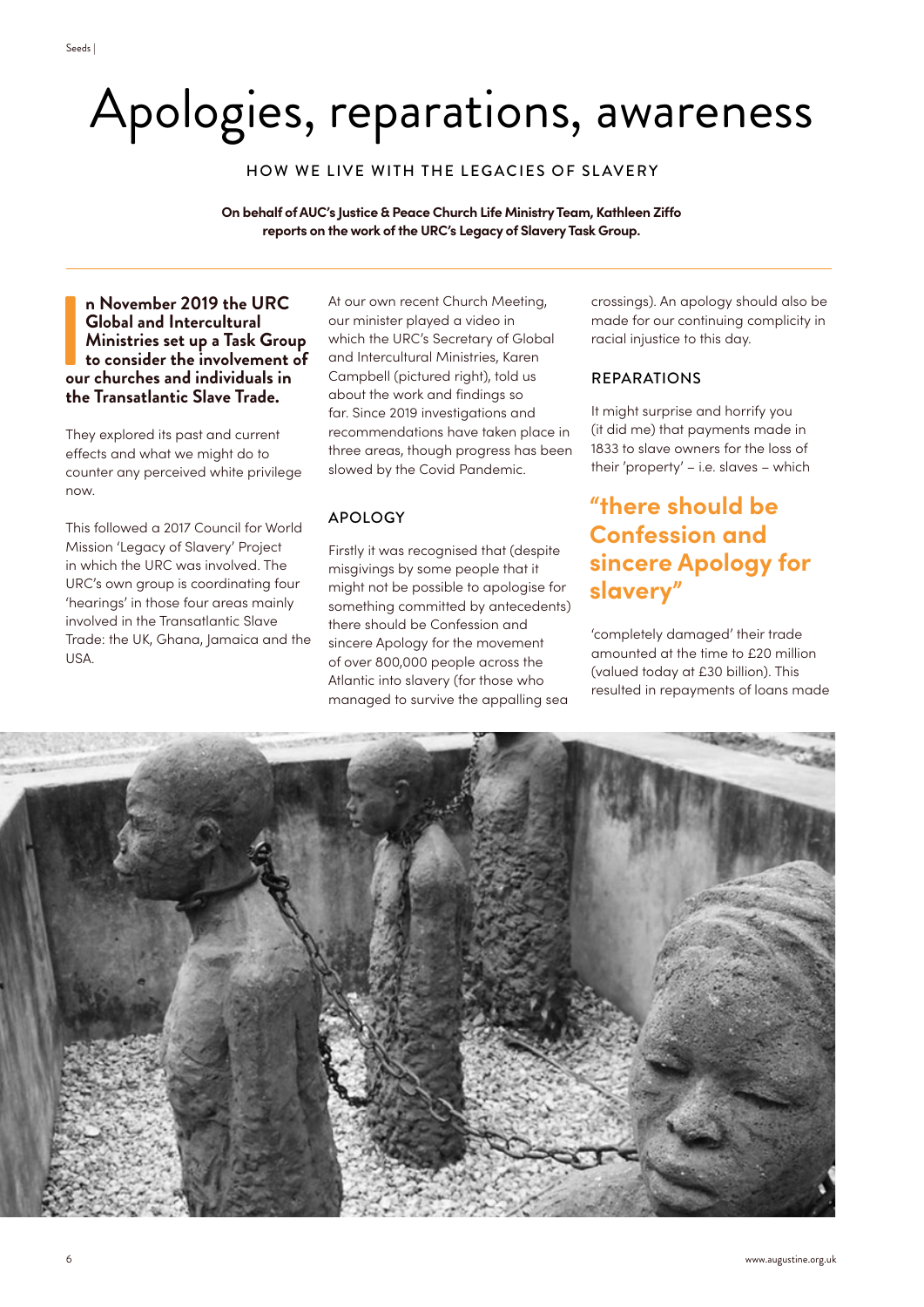



in 1833 continuing until 2015! Slaves, on their eventual release, received no apology, no monetary help to establish their lives, no reparations, or for any of their ancestors and home countries. How could and should we make reparation now?

#### WHITE PRIVILEGE

How can we put things right today, as there is surely ongoing discrimination by many (most?) and a culture of white privilege? Any dispute about this can be 'put to bed' as this can be measured - seen - by the fact that such an unequally high proportion of Black, Asian and Minority Ethnic (BAME) people in the UK have poorer

education and live with fewer jobs and less advancement, poorer pay, worse housing, and worse health (obviously seen in the Covid Pandemic) than their

### **"The Church should be seen as a mirror of what is right, but too often in the past it has been a mirror of society"**

#### white counterparts.

The hurt has always been there for BAME people but they could no longer keep quiet, especially since 2019

and following the global pandemic, George Floyd's death in May 2020, and the Black Lives Matter campaign. The URC has heard that pain!

There are to be further consultations for churches in our synods, before the group makes recommendations and concrete proposals at General Assembly in July 2022. The Church should be seen as a mirror of what is right, but too often in the past it has been a mirror of society.

Please look out for these discussions and help us make our contributions.

#### THE HUMAN COST OF EDINBURGH'S GLORY

A talk about the legacy of slavery and colonialism in Edinburgh, now available on YouTube, reveals the human cost that lies behind our beautiful city. 'Hiding in plain sight' was first presented in January by Nicholas Hotham, former Head of

Engagement at Edinburgh World Heritage. It offers an objective view of Edinburgh's connections to slavery and colonialism during the 18th and 19th centuries (its so-called 'Golden Age') and asks what, if anything, we should do about it.

Search on YouTube or use this url: shorturl.at/iyI57

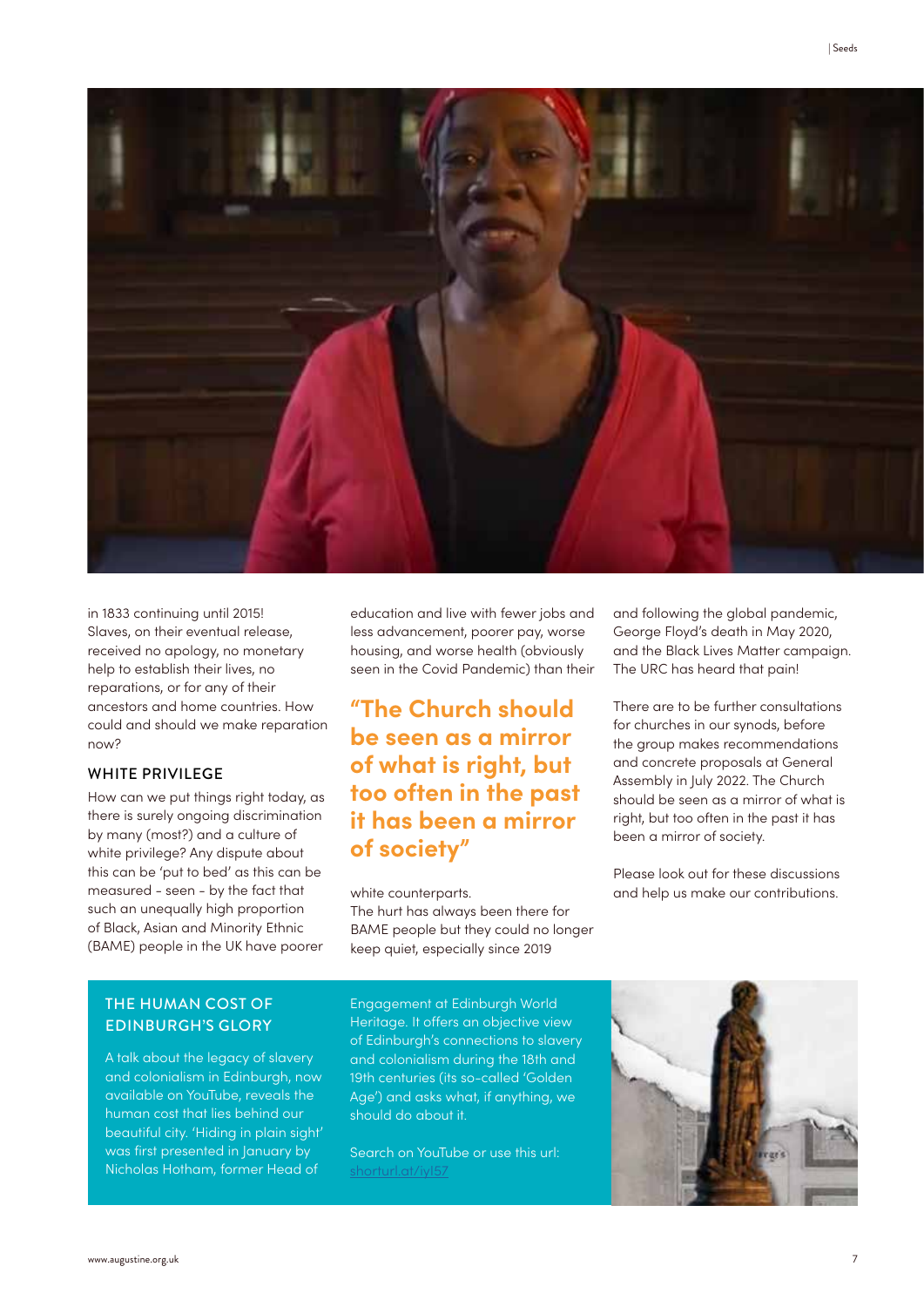## Youth Assembly and me – a youthful exthperienth. . .

**Michael Smith, a member of TLC Youth and St Columba's by the Castle, joined Matt Baines and Victoria Turner as Scottish delegates to this year's URC Youth Assembly at the Whitemoor Lakes conference centre in Alrewas, Staffordshire. Here he offers a taste of an incredibly full few days.**

**South Assembly is an event where the your people of the United Reformed Church gets below to the value of the United States in the state of the United States in the state of the state of the state of the state of the stat event where the young people of the United Reformed Church get together and discuss important motions which could be put to the General Assembly.**

Delegates are made up of people from the URC, as well as other denominations and groups, representing certain areas of the UK.

So though I'm not in the URC (I'm part of the Scottish Episcopal Church) I am in an ecumenical youth group that is URC-organised; and also an intergenerational planning group with URC members. So I went to represent Scottish church youth generally, and I suppose as a 'piscie observer.

The discussions were very serious and organised and about quite big issues.

Two really stuck out for me. One was a motion disapproving of gay conversion therapy. This included a video presentation which really made an impact – clear, effective, displaying a really brave message.

When it came to voting on the motion everyone was pretty unanimous about this. The other was a motion

mandating giving mental health firstaid training in the Church. The YA were a bit more iffy about this – they liked the motion but wanted to amend it to clarify who it affected and who was going to do the training, so they made an amendment to say that one leader in every church should do this training. Though I didn't contribute much to the discussions, it broadened my awareness of these issues.

**"What impressed me was that everyone listened to everyone else and valued all input, and it was so good how differences were handled"**

Delegates would work towards a consensus where everyone felt they had contributed something to the motion. What impressed me was that everyone listened to everyone else and valued all input, and it was so good how differences were handled. It felt like everyone's voice and vote counted; like a mini-parliament – except of course without the shouting.

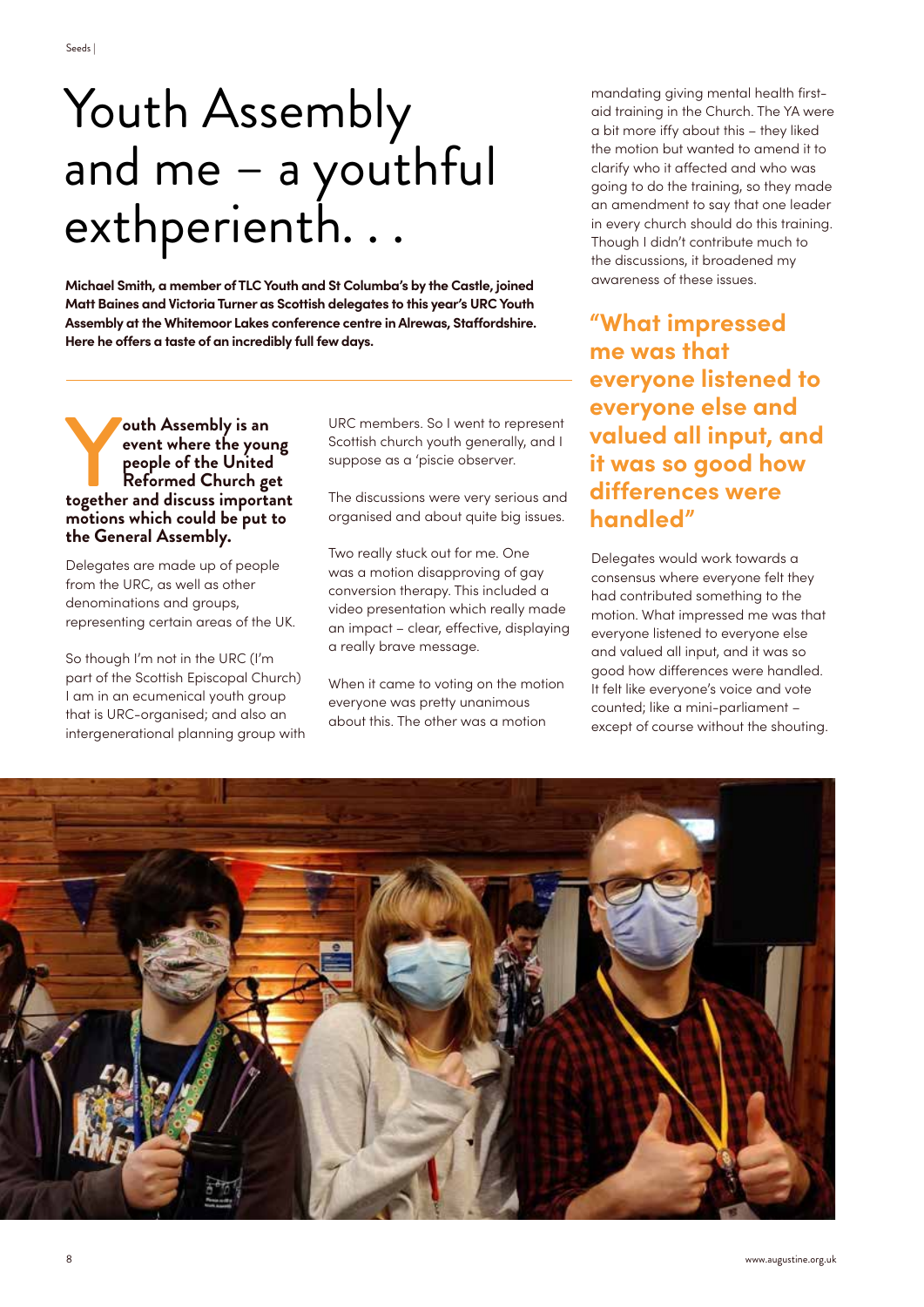

#### WHAT ELSE HAPPENED AT YOUTH ASSEMBLY?

There were also workshops to go to. The first one I did was the Emmaus walk, which took us round the green areas of where we were staying (by a lake), and during the walk they got us to think about the heroes in our lives and the times we felt close to God.

**"We made mug chocolate cakes, which was hilarious because everyone's mug was overflowing – 'my cup runneth over' (with chocolate, YAY)…"**

That was eye-opening and a good chance to get to know the people round me, and I felt I could share experiences of my own.

Another workshop I attended was a tour of the tech set-up to show us how they tackled the complex audiovisual arrangements during the big

meetings. It was a real feast for the eyes for a techy person like me and it gave me a better appreciation of what goes into doing this in churches these days.

There was a workshop about disability awareness in the church (see p.10) and also less serious ones – I went to a 'No-bake Baking' session, which was just a lot of fun. We made mug chocolate cakes, which was hilarious because everyone's mug was overflowing – 'my cup runneth over' (with chocolate, YAY)…

Evenings were full of fun things to do like Lego-building, film showings, or Karaoke (I watched people doing this, rather than sing myself).

There was a silent disco the second night which was brilliant – they gave you bluetooth headphones which played music so that you were all listening to the same thing; but you could take the headphones off to talk to someone without loads of loud noise in the background. Ideal for people who like the idea of discos but aren't keen on noise and distractions. But it had all the proper disco lights and a smoke machine, which created a very cool atmosphere.

There was also campfire – a proper outside campfire activity where you toasted marshmallows and sang songs and had a laugh.

But if you wanted to just relax and chill, you could just sit and chat with folk in the main lounge – which was actually kind of one of the best things for me. So nice after the last couple of years, to get to hang out with people IRL, in a relaxed atmosphere.

Everybody was really approachable and friendly and inclusive – I didn't know anybody except Matt who I went with, but I felt I could talk to anybody. I would recommend it to anyone.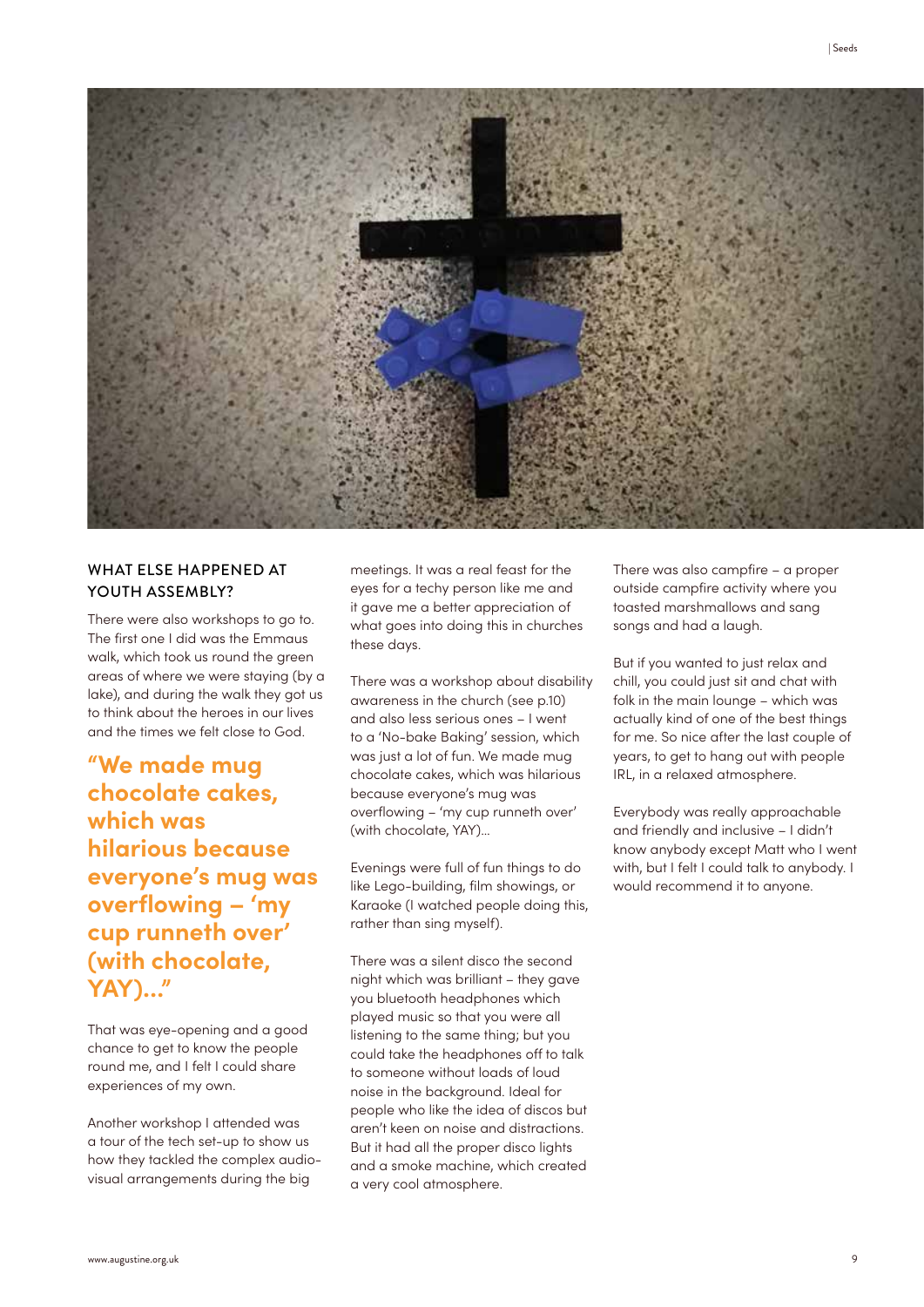

## Disability, Church and You

**At the URC Youth Assembly in January, Matt Baines, URC Synod of Scotland Youth Ministry Development Worker, led a workshop on disability awareness that could make a long-lasting impact on the denomination as a whole. He explains why.**

#### **was invited to lead a workshop at Youth Assembly on the topic of disability and church, together with Alanna Hurman of Yorkshire Synod.**

 $\begin{bmatrix} 1 \\ 1 \\ 1 \end{bmatrix}$ <br>This This workshop promoted understanding and awareness of different kinds of impairments, and of the social model of disability. Central to this was listening to the stories of participants with lived experiences of disability and exploring how we can grow into a Church where all are welcomed and affirmed.

We both shared from our own experience of disability and invited young people present to share their stories. The adults present later commented on the courage and honesty of the young people who came forward to share. In response to this, several participants decided they wanted to progress the conversation on Church and disability by putting together the following resolution:

#### **'URC Youth asks URC Youth Executive and General Assembly to review and assess their current definition of 'disabilities', widening it to include long-term, short-term and dynamic impairments.**

**'Ask the URC Youth Equalities and Diversity representative to work with the Equalities committee to explore opportunities alongside the Education and Learning committee to create, or further develop, resources to support and improve accessibility, and raise awareness and understanding, within local churches and for church members.'**

Proposer on behalf of the 'Disability, Church and Us' workshop group: Alanna Hurman, Yorkshire Synod

Seconder: Esme Ramsden, West Midlands Synod

Unfortunately, a technical difficulty delayed the resolution arriving with the Assembly Clerk on time, which meant there was no longer time for the resolution to be heard in the business meeting.

Understandably, given that the resolution came from a workshop focused on hearing the voices of disabled people and removing barriers to participating in church life, there was considerable disappointment that the voices of disabled participants were not heard in the main Youth Assembly due to unintentional barriers.

### **"listening to the stories of participants with lived experiences of disability and exploring how we can grow into a Church where all are welcomed and affirmed"**

An agreement was reached whereby this resolution would be published in the Youth Assembly write-up, which will be received by every congregation, and that the resolution will be first in the order of business in January 2023.

In the meantime, we are keen to progress matters and so are currently exploring ways this conversation can be taken forward between assemblies. We hope that Augustine United Church and the Synod of Scotland will be part of this discussion.

We are not whole as a Church until we embrace and affirm everyone in all their diversity of ability and experience. I am encouraged that Alanna will be taking on a joint-role of Equalities Representative on the UK Youth Executive and am confident that she will do well, bringing both passion and empathy to the role.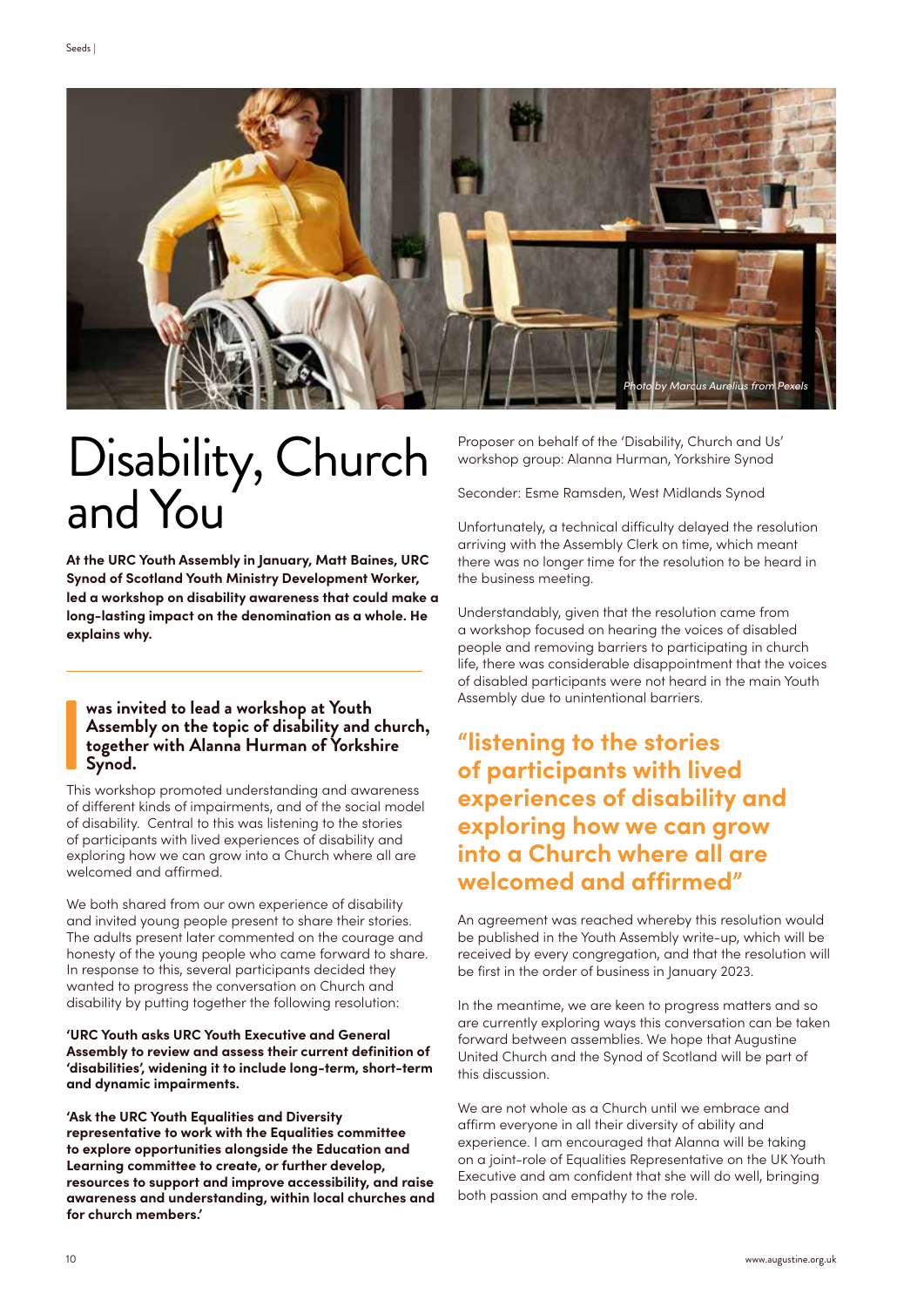## A heart of strength

**A poem of blessings and affirmation from AUC member Tony Chan.**

*You are strong, courageous and bold as your life slowly unfolds, as your life is important and will inevitably be told. You are special and unique, you are not cheap and will not be easily sold, indeed you have a warm heart and it is not cold. Acknowledge and affirm and accept your strengths, you have come far, you go the extra breadth and length. To battle and survive life, because it can be full of strife and negativity and darkness can be rife. People sense and see the strength in you, why can't you see it too? You are not done yet you are certainly not through, never underestimate yourself and put yourself down. You are certainly not a failure, smile!, you don't need to frown. Your heart is full of compassion, kindness and love it is heaven sent from up above. You certainly focus and concentrate on what is important, may you live long and prosper may it be in longevity and never shorten. May blessings, goodness and light come into your heart, as you will do your part. You will flourish and grow, in your hand it truly showed, you did flow and you did glow. Because at the end of the day we reap what we sow.*





## Within Her Arms

**Laurence Wareing introduces a favourite piece by Thich Nhat Hanh.**

The influential Buddhist monk, Thich Nhat Hanh, died recently aged 95. You may have come across his name in relation to the practice of mindfulness, or through broader explorations of faith traditions. I first heard his name after listening to a short, elegiac orchestral piece of music for strings by the composer Anna Clyne. She had dedicated the piece to her late mother, and called it *Within Her Arms*.

'Within Her Arms' is a line from a poem by Thich Nhat Hanh, which I have come to love also. I feel that I will want to explore more of his writing.

*Earth will keep you tight within her arms dear one— So that tomorrow you will be transformed into flowers— This flower smiling quietly in this morning field— This morning you will weep no more dear one— For we have gone through too deep a night. This morning, yes, this morning, I kneel down on the green grass— And I notice your presence. Flowers, that speak to me in silence. The message of love and understanding has indeed come.*